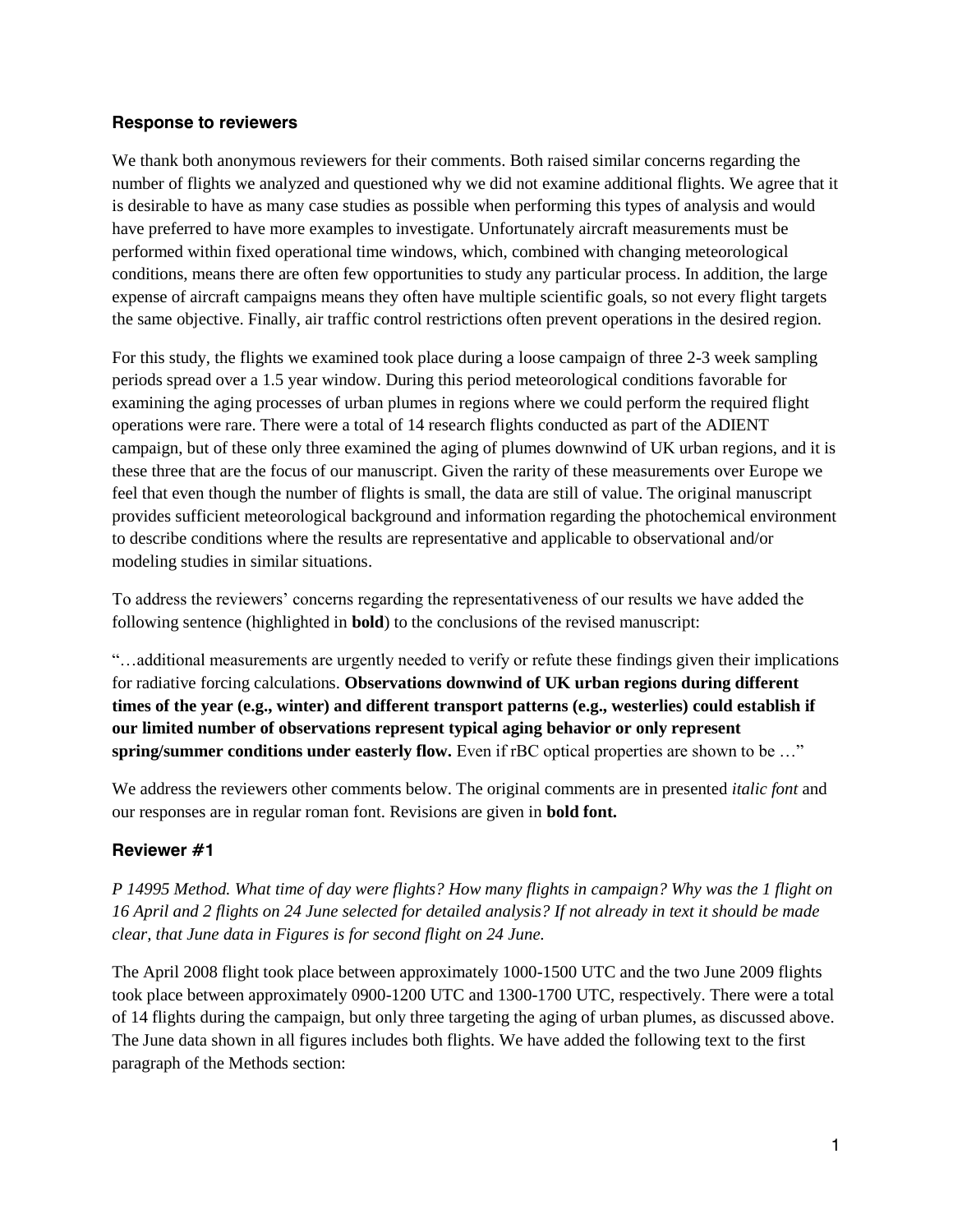"We performed several **14** research flights…as part of the APPRAISE-ADIENT and EM25 projects. Our analysis focuses…in the absence of significant cloud processing of the aerosol. **These dates were the only periods when meteorological conditions in regions where the aircraft was allowed to operate were suited our objectives. McMeeking et al. (2010) presents a broader overview of rBC observations during the other flights in the campaign.**"

*In discussion of instruments please indicate approximate RH at point of measurement. All that is needed is a determination of whether particles have been dried out. This may be of relevance in this paper for just the nephelometer and PSAP.*

We have added to the discussion of instruments as follows:

"…We removed PSAP data from the analysis when the aircraft was changing altitude or flying through clouds. **The aircraft does not have an active drying system, however heating of the sample when it was drawn into the cabin acted to dry the sample. Our best estimate of the sample relative humidity (RH) for the optical instruments was measured at the nephelometer and was < 35% for the April 2008 flight, but higher for the first (~60%) and second (~40%) June 2009 flights.**"

*O3/NOx appears to satisfy the authors objectives in picking out plumes and background air. With only a ratio presented on a log scale, it was not possible to gain an appreciation of what gas phase concentrations were in different air masses.*

We have also added a new Table giving average ozone and  $NO<sub>x</sub>$  mixing ratios for the air masses identified in Figure 2 and added references to it in our discussion of the ozone and NOx mixing ratios.

*P 14995 line 21 nominal rBC range of approximately 5-300 fg. Please give mass equivalent diameter, which is 170-650 nm for a density of 2 g cm-3 .*

The reviewer is correct to point this out, however we now realize we introduced a typo. The approximate size range of the SP2 is actually 0.5-300 fg, not 5-300 fg, so the mass equivalent diameter range is approximately 80-650 nm for a density of 2  $g \text{ cm}^{-3}$ . We have added the mass equivalent diameter range, but for our assumed BC density of 1.8  $\text{g cm}^{-3}$  for consistency (80-680 nm).

*P14996 thickly coated particles from time delay. Please provide literature estimates of shell core ratio (as a function of size if necessary) that qualifies a particle as thickly coated from time delay data.*

We have added a reference to Moteki and Kondo (2007), who found an abrupt increase in the time delay at a threshold total particle diameter / BC core diameter ratio of  $2 \pm 0.5$ .

*P 14997 line 29 – P14998 line 1 "Correlation coefficients of 0.69 and 0.73 for CO and rBC were determined…" What are these substances being correlated against? I would guess HOA, but it is not stated."*

The reviewer is correct. We have revised the text to make it clear the reported correlations are with respect to HOA.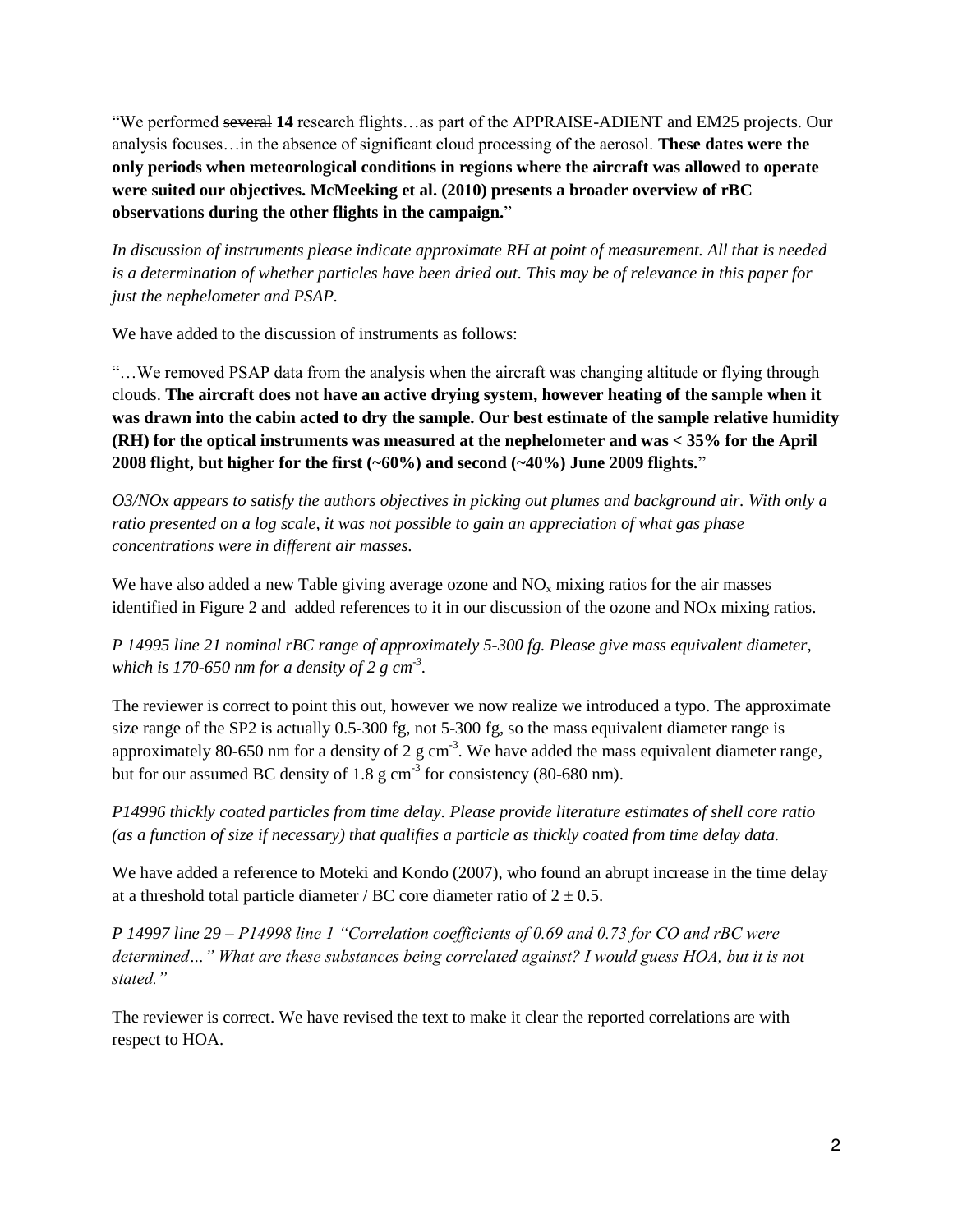*P 14998 line 13 Light scattering at 550 nm. McMeeking et al. (2010) state that PSAP was at 567 nm. How was difference handled in constructing SSA? It is small. One over lambda or ignored are permissible answers.*

The PSAP light absorption corrections convert the 567 nm measurement wavelength to 550 nm because there is a wavelength adjustment implicit in the Bond et al. (1999) corrections. See note of clarification provided by Ogren (2010). The reviewer is correct to note that we did not make this clear in McMeeking et al. (2010), so we have added a note to the revised manuscript to be explicit.

"We calculated SSA from measured light scattering and absorption coefficients, both corrected to STP and for well-known instrument artifacts. **The PSAP correction procedure provided by Bond et al.**  (1999) also adjusted the absorption coefficient measured at  $\lambda$  = 567 nm to 550 nm, which was **needed to compare with the scattering coefficient measured at**  $\lambda = 550$  **nm. The magnitude of the correction was < 3%; see discussion in Ogren (2010) for details.** We were interested to see how changes…"

*P14998, NOx measurements. Is the temperature of the molybdenum converter (800 C) a misprint? 350 is a normal operating temperature. Above 500 C, NH3 will get oxidized.*

The referee is correct. The manual states 325 C. Text has been revised.

*On lines 24-26, it is recognized that the converter is not measuring just NOx. The measurement is called a "surrogate for nitrogen oxides". This is inappropriate terminology, especially because the NOx fraction probably changes from order 10% in rural area to order 100% in a fresh plume. Measurements called NOx should be referred to as NOy, with a definition given.*

We have used the same terminology as was used in several previously published manuscripts involving the BAe-146 instrument (e.g., McMeeking et al., 2010; Morgan et al. 2009; Hopkins et al. 2009) and feel this is the most appropriate terminology. Many components of  $NO<sub>y</sub>$  are not measured at this converter temperature and the majority of the nitrogen species detected is NO and  $NO<sub>2</sub>$ . We have defined  $NO<sub>x</sub>$  as a surrogate for nitrogen oxides to acknowledge that other oxidized nitrogen species are detected.

*P 15001 Background of CO of 150 ppb in April and 90 ppb in June. Background has many possible meanings. This appears to be an operational definition. How is background defined?*

The reviewer is correct that this is an operational definition. We determined the background CO from the y-intercept of the regression of CO on rBC mass concentrations and CO on NOx. The revised text is now:

"**Operational** background CO mixing ratios were determined from relationships between rBC, NOx and CO, **defined as the average y-intercept of the regression of CO on BC and NOx,** and were 150…"

*Regarding the trend with time of year. A decrease in the summer is consistent with OH chemistry. Is the large change from 150-90 ppb in agreement with OH variation at this latitude or is it due primarily [to] meteorological factors (i.e., winds in relation to emission areas)?*

Rather than examine OH measurements, which are rare, we instead have added a reference to Novelli et al. (1998), who examined CO in the troposphere. As part of their study they reported the seasonal cycle of CO at Mace Head, Ireland, which should be representative of our study region in terms of its latitude. The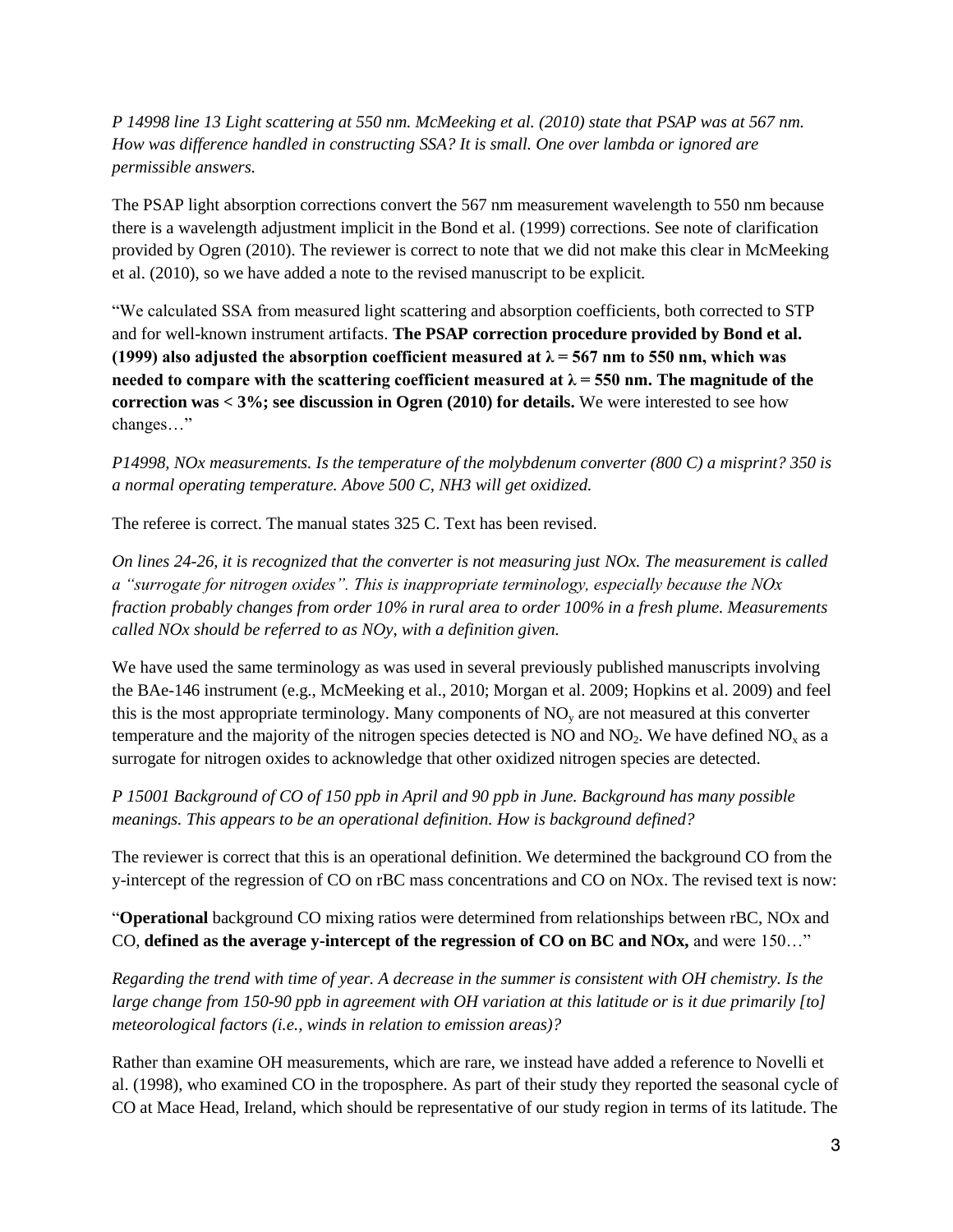show that CO mixing ratios drop off rapidly in the spring from approximately 150-170 ppb in March/April to ~80-100 by early July. Novelli et al. (1998) used a box model to simulate the CO seasonal cycle and found that both changes in OH oxidation rates and the CO source from biomass burning emissions were important in driving the seasonal cycle. We have modified the text to include these findings and thank the reviewer for raising the question. The revised text now reads:

..and 90 ± 10 ppb for the June flight. **Novelli et al. (1998) showed that the seasonal cycle of CO at Mace Head, Ireland, a background site at roughly the same latitude as our flight area, decreased from a springtime maximum of approximately 150 ppb to a summertime minimum of 80-90 ppb.**  Lower summertime CO background mixing ratios results from increased hydroxyl radical concentrations in the summer that increase the removal rate of CO. **Novelli et al. (1998) also used a box model to simulate the seasonal CO cycle and found that it was driven by changes in hydroxyl concentrations and emissions from biomass burning.**

*P 15004 start of section 3.4 It would be clearer to state in first sentence that f is lower in urban plumes. As it currently reads there is a connection to the observed O3 to NOx ratio and a connection to predicted transport. With CO and NOy measurements the urban plume should be identifiable, independent of model predictions.*

We have modified the first sentence to:

"We observed a clear difference **decrease** in *f* **for rBC measured** in urban plumes compared to rBC measured in other regions around the UK…"

*P 1505 line 20-23 PSAP overestimate of light absorption I am familiar with Lack's plot which shows PSAP artifact as a function of organic aerosol. I have not gone back to original papers. Is there any reason to expect that the artifact won't occur for species other than organics? On P15006 line 20 it is states that there is no relation between MAE and OA mass. OA is often a minor fraction of total aerosol. Is there any relation between MAE and aerosol concentration?*

Lack et al. (2008) suggest two mechanisms that may be responsible for the artifact. The first is that liquidlike organic particulate matter is redistributed around the filter fiber filaments and modifies the filter surface and related light scattering. The second is that pre-existing absorbing particles, such as rBC, are coated as OA deposition and redistribution occurs, enhancing absorption. Non-organic aerosol species can affect the PSAP measurement through other mechanisms, but their influence is already accounted for through the Bond et al. (1999) correction procedures, which depend on the light scattering coefficient, which in turn scales with total mass. We did check to see if there was a relationship between total mass and MAE, but found no evidence of any effects.

*P 15007 line 2-7. I don't understand. What physical shift in the rBC core mass distribution would give you an increase in MAE? What is the mechanism?*

There are two ways a shift in BC size could affect the calculated MAE, one from a measurement limitation, the other from a physical change in the average BC absorption properties. We address the former in the original manuscript: "shifts in the rBC core mass distribution that result in a higher fraction of rBC particles being detected by the SP2". In other words, if the SP2's underestimate of the true rBC mass were to become smaller because more particles were in the instruments detection range (resulting in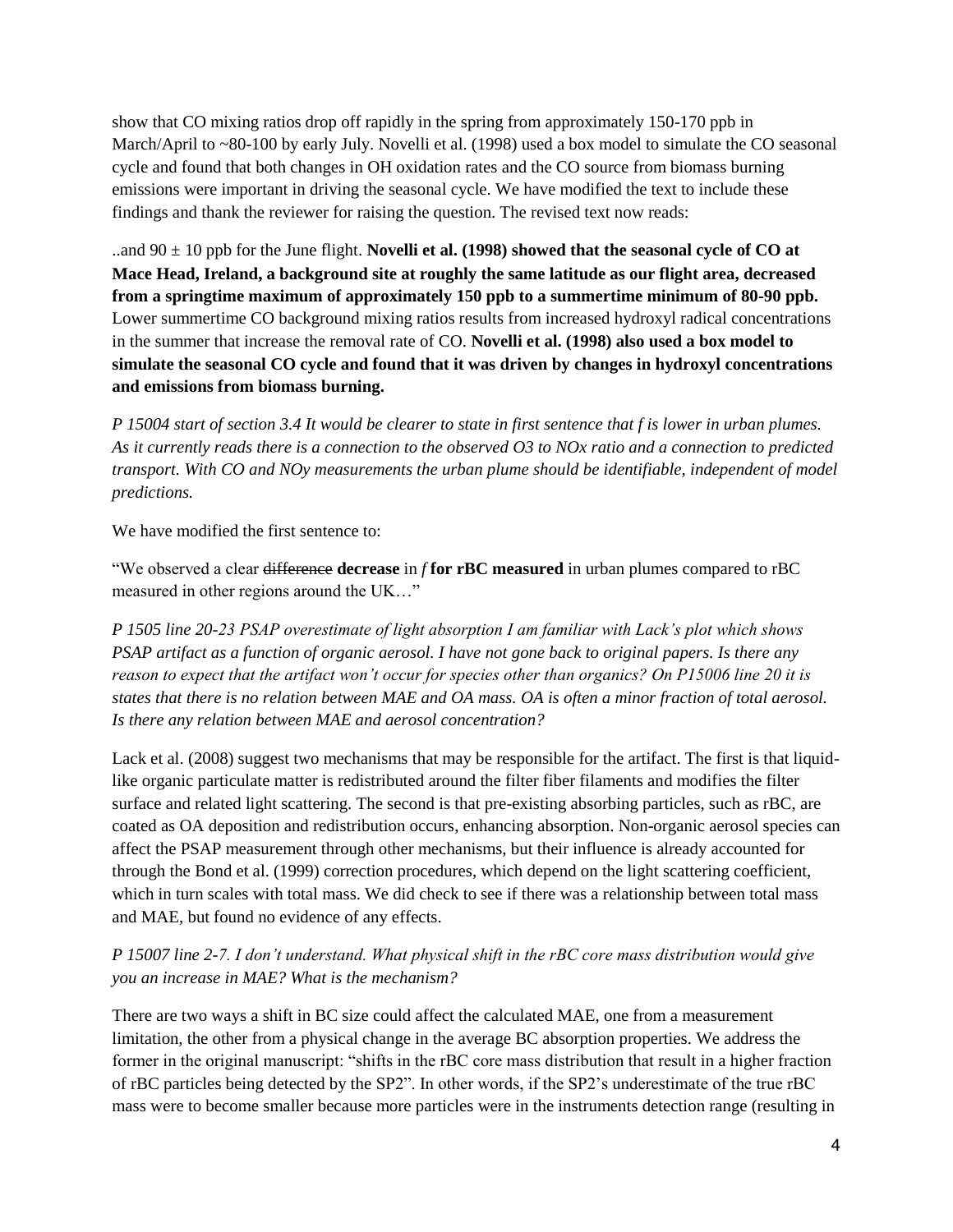a larger rBC mass measurement for the same true mass of BC compared to a population with a small BC mass distribution) there would be an artificial decrease in the calculated MAE, even if the absorption for both cases was identical.

A second, physical change in MAE, can occur if the BC size distribution changes. The mass absorption efficiency (MAE) for BC particles has been examined previously using Mie theory. Just to pick one example, Figure 1 from Bond et al. (2006) shows that MAE increases from 5  $m^2 g^{-1}$  to nearly 7  $m^2 g^{-1}$  for a change in diameter from 10 to 200 nm, and then decreases with increasing diameter. Though the size dependence of MAE is not as strong as for mass scattering efficiency, it still plays a role. The physical mechanism, as described by Bond et al. (2006) is that for small particles the MAE is constant because the entire volume of the particle absorbs light. For large particles the MAE decreases with the inverse in diameter because only the particle surface absorbs light. The peak at intermediate sizes occurs "when the frequency of the incident radiation approaches the characteristic frequency of the system (governed by size), so an engineer might think of this as resonance." Mie theory only applies to spherical particles, so these processes may be different for non-spherical BC in the atmosphere. Regardless of the exact behavior, the main point we wanted to raise in the manuscript with this section was that size alone can affect the MAE, however our observations of the BC size distribution indicate that the changes in size are not sufficient to offset the expected absorption amplification.

We have revised this paragraph to better explain these processes. We have also added a reference to Bond et al. (2006) when discussing potential physical explanations for the MAE observations. The revised text now reads:

"...Physical increases in MAE coinciding with shifts in the rBC core mass distribution that result in a higher fraction of rBC particles being detected by the SP2 could give a relatively constant MAE (Subramanian et al., 2010). **The SP2 would measure more of the total rBC mass for a larger diameter rBC population compared to a smaller diameter population with identical total mass concentration and absorption coefficient. The resulting calculated MAE would be lower, even if the true MAE were constant. Physically, Mie theory shows that the MAE can change with particle diameter due to interactions between the incident radiation and absorbing region of the particle (Bond et al., 2006).** For this these effects to offset the expected amplification due to mixing to occur, changes in mixing state resulting in more thickly coated rBC particles would have to coincide with increases in the rBC mass size distribution…"

*P 1507 line 12-14 "Large amounts of small rBC below the detection limit of the SP2 could still play a role in explaining our results…" Which results.*

The "results" we refer to is the lack of observed changes in MAE. We have revised the text as follows:

"Large amounts of small rBC below the detection limit of the SP2 could still play a role in explaining our results **the lack of observed changes in MAE**."

*P 15008 "The coating may be partially absorbing, also reducing the absorption enhancement" Is it possible to give a short explanations? Statement seems counter-intuitive.*

This phenomenon, recently investigated by Lack and Cappa (2010) using Mie theory, occurs because the "lensing effect" of the absorbing particle coating is less than that for a non-absorbing coating. The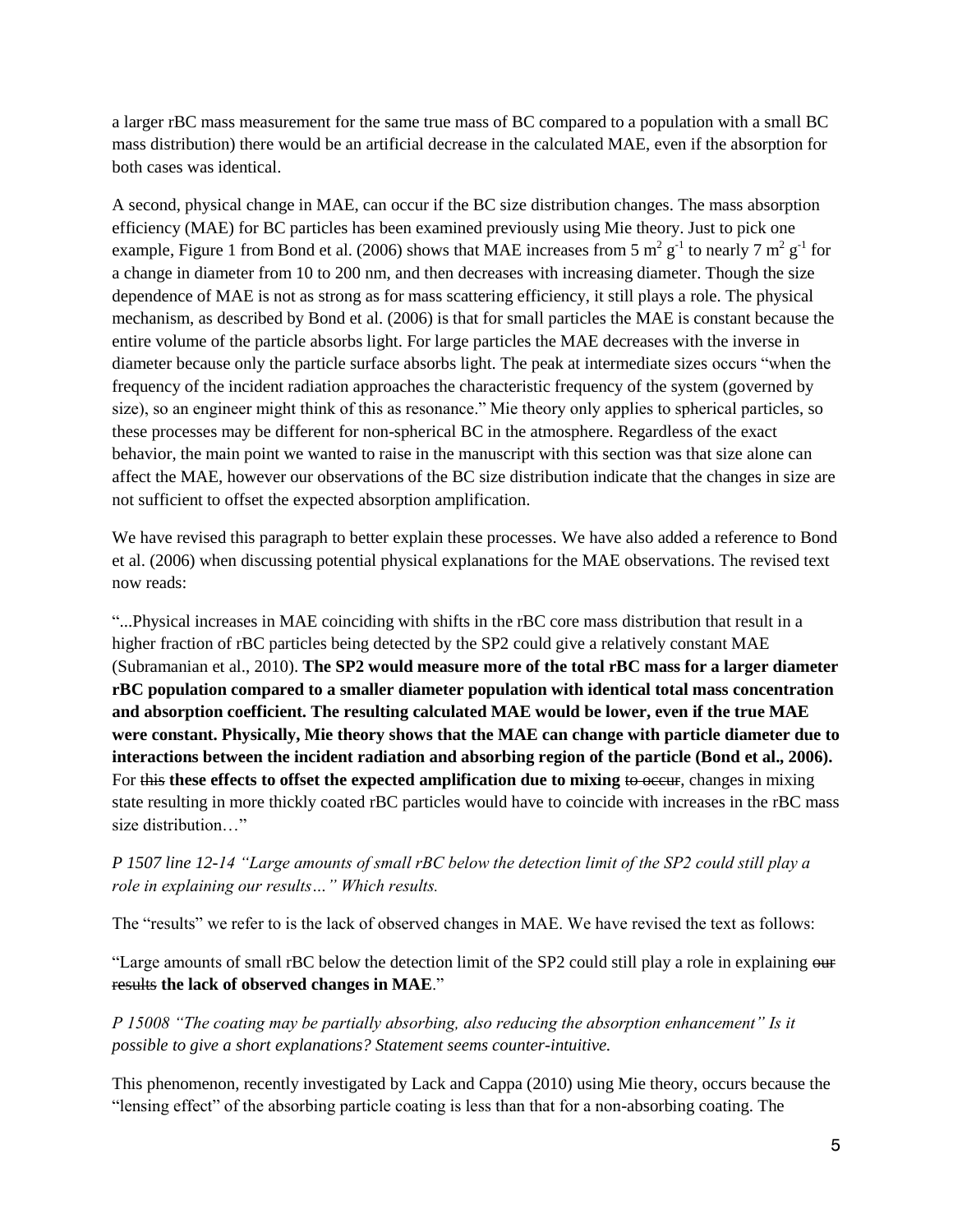differences arise from "modification of the photon path through the particle due to the absorbing coating, causing fewer (or more) photons to be focused towards the core" and "absorption of photons by the coating material, causing fewer photons to reach the core". Lack and Cappa (2010) point out that the second process does not affect the total absorption because it does not matter where the photon is absorbed. We realize our statement in the text, while technically correct, implies that we would not measure an increase in MAE for BC particles coated with absorbing material, which is not true. Our intention was to point out that the properties of the coating could be playing a physical role in our MAE measurement, so we have revised the text as follows:

"The coating material may be partially absorbing, also reducing the absorption enhancement **by directing fewer photons to the rBC core** (Lack and Cappa, 2010). **Despite this, the addition of non-rBC light absorbing material would lead to an increase in calculated MAE because its calculation assumes rBC** is the only light absorbing material present in the aerosol. We would expect the effect to be more important in biomass burning impacted regions where brown carbon plays an important role."

*Figures 2-4 and 6. The color scale could be improved. I can only distinguish 3 colors, dark red, red, and yellow in either the html or print friendly version.*

The color scale was chosen to make it useful for color-impaired readers, but this does limit the number of colors available, as the reviewer points out.

# **Reviewer #2**

*Figures 3, 4 and 6 are not very informative, could the authors consider using some other illustration method like in figures 2 and 5 were done.*

We are not sure how Figure 2 differs from Figures 3, 4 and 6. We believe the reviewer would like more quantitative information for the results shown in Figures 3, 4 and 6. We have added a new table to the revised manuscript that gives the mass concentrations (Figure 3), average OOA and HOA mass concentrations and OOA/(OOA+HOA) ratio (Figure 4) and number fraction of thickly coated rBC particles averaged for the box regions identified in Figure 2 and shown in Figure 5. We hope this satisfactorily addresses the reviewer's concern.

*Introduction, line 13, …McMeeking et al., 2011, there are two papers from McMeeking et al., 2011 in the reference list, which one?*

We have changed the text and references to fix this. The reference the reviewer commented on is McMeeking et al. (2011a), which discusses rBC hygroscopicity. McMeeking et al. (2011b) refers to our in progress analysis of a complementary set of flights.

*Page 15005, lines 12-14*, *Would the authors like to explain these possibilities more detailed and maybe give their favorite explanation.*

This section of the manuscript lists potential explanations for differences between the observed rBC mixing rates for our study and those reported previously. They include differences in photochemical environment, initial rBC mixing state at source, coagulation rates and potential cloud processing in the other studies. We have added more detail for how these processes could differ for these environments, but